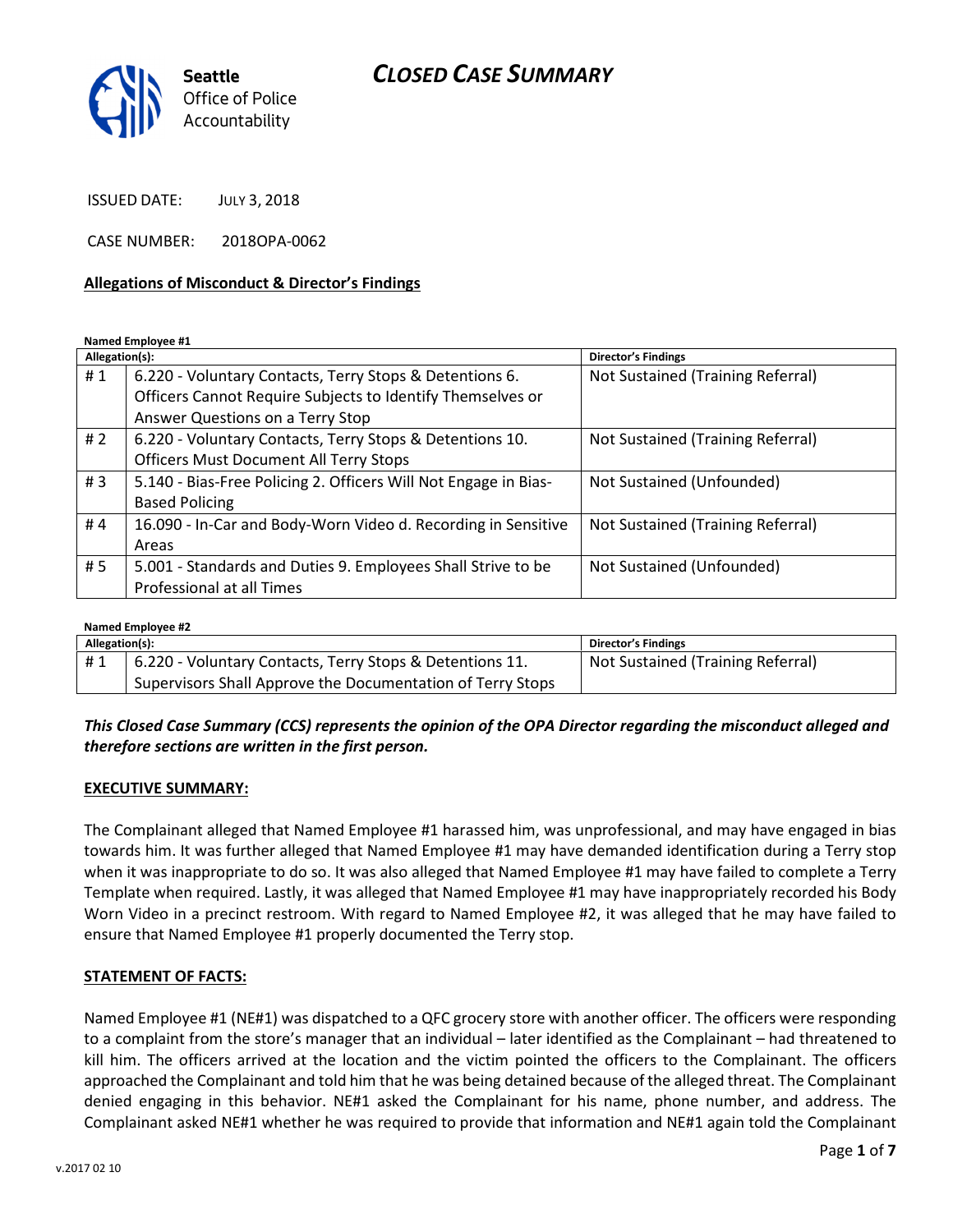



OPA CASE NUMBER: 2018OPA-0062

that he was being detained and also said: "legally you have to provide that." NE#1 then apparently asked the Complainant for his social security number. The Complainant was reluctant to provide that information until NE#1 stated: "Either you provide that, or you are going to be arrested for obstruction." He then gave the requested information to NE#1.

NE#1 then went to speak with the victim who confirmed the threat. The officers then went back outside of the store and informed the Complainant that he was under arrest. The Complainant indicated that he was going to file an OPA complaint and NE#1 told the Complainant that he would provide him with OPA's contact information. The Complainant also asserted that he was being "harassed." The Complainant was handcuffed and transported from the scene without incident.

At the precinct, the Complainant spoke with Named Employee #2 (NE#2), who was working as an acting sergeant. The Complainant reiterated his complaints about this incident to NE#2. While at the precinct, the Complainant asked to use the restroom. He was taken to the restroom by NE#1, who stood outside of the ajar bathroom door. NE#1 used his Body Worn Video (BWV) to record the back of the Complainant when he was using the restroom. After his release from custody, the Complainant filed a complaint with OPA and this investigation ensued.

During its investigation, OPA interviewed the Complainant and spoke with him on a number of other occasions. The Complainant alleged to OPA that he was being harassed by QFC and that the officers were "in on it." He further contended that NE#1 was a "total jerk prejudice" during the incident and was rude to him. However, he did not believe that NE#1's treatment of him was based on his race. The Complainant further complained about the fact that NE#1 required his personal identifying information when he did not want to provide it.

OPA also interviewed both of the Named Employees, as well as the other officer who responded to the incident with NE#1.

NE#1 asserted that, at the time of the detention, he had probable cause to arrest the Complainant. He stated that this probable cause was based on the fact that, when he arrived at the scene, the victim pointed the Complainant out to him. NE#1 stated that he used the term "detained" both to the Complainant and in his reporting because the Complainant was not free to leave at the time of that initial contact. He stated that he would have used the word "detained" whether he was conducting a Terry stop or whether he was effectuating an arrest.

As NE#1 believed that he had probable cause to arrest at the time of the contact, he further believed that he had a lawful basis to require the Complainant to provide his personal identifying information. NE#1 told OPA that he did not complete a Terry Template because, at the time of the contact, he had probable cause to arrest and was not, in his mind, effectuating a Terry stop. As such, he believed that a Terry Template was not required.

NE#1 denied engaging in biased policing. NE#1 also denied engaging in unprofessional behavior.

Lastly, NE#1 asserted that it was not inappropriate to record with his BWV when the Complainant was in the precinct restroom. NE#1 explained that it was possible that a subject, such as NE#1, could attempt to destroy evidence in the restroom and, for this reason, it was important to keep recording. Notably, NE#1 believed that Department policy required him to do so. During his OPA interview, the assigned OPA investigator raised the provision of the policy concerning not recording in sensitive areas, such as restrooms, unless there is a "direct law enforcement purpose" for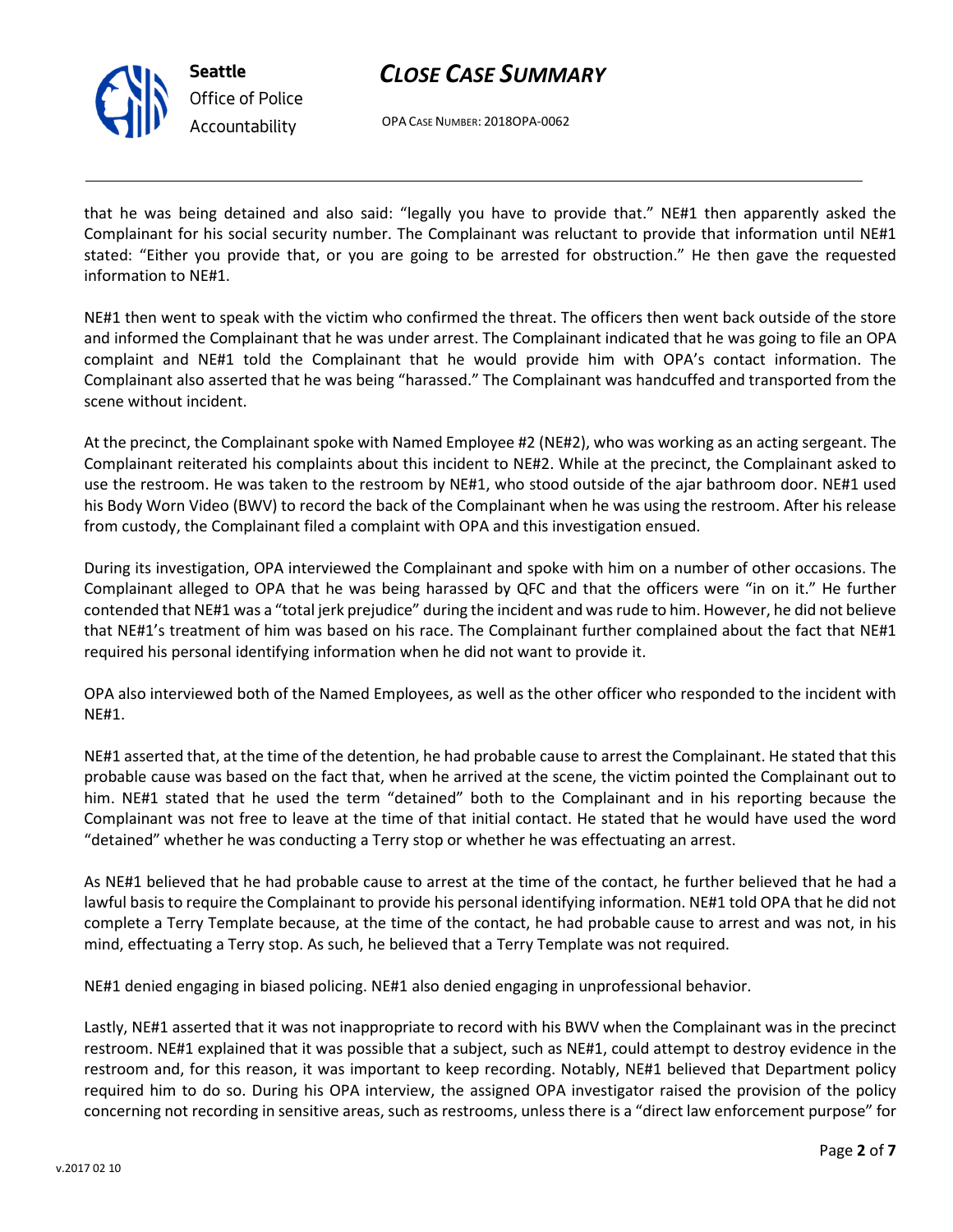

Seattle Office of Police Accountability

## CLOSE CASE SUMMARY

OPA CASE NUMBER: 2018OPA-0062

doing so. NE#1 stated that, in his opinion, the restroom in the holding cell area was not a "sensitive" area in which recording was prohibited.

NE#2 told OPA that he believed that the initial detention of the Complainant was based on probable cause not reasonable suspicion. As such, NE#2, who screened and approved the arrest, also believed that a Terry Template was not needed.

The witness officer told OPA that he believed that, at the time of the detention, NE#1 was conducting a Terry stop. As such, NE#1 did not believe that the Complainant was required to provide his identification when he was ordered to do so. The witness officer stated that, in his opinion, NE#1 was professional and did not engage in bias.

#### ANALYSIS AND CONCLUSIONS:

#### Named Employee #1 - Allegation #1

### 6.220 - Voluntary Contacts, Terry Stops & Detentions 6. Officers Cannot Require Subjects to Identify Themselves or Answer Questions on a Terry Stop

SPD Policy 6.220-POL-6 states that "officers cannot require subjects to identify themselves or answer questions on a Terry stop." While officers are entitled to request this information, they cannot mandate it. (See SPD Policy 6.220- POL-6.)

NE#1 stated that when he detained the subject, he did so based on probable cause, rather than reasonable suspicion. NE#1 asserted that, for this reason, he did not perform a Terry stop. Accordingly, he asserted that this policy was inapplicable to his conduct and, as he was effectuating a detention based on probable cause, he was not precluded from ordering the Complainant to provide his personal identifying information.

As discussed more fully below, I find that, at the time the initial detention was made, it was a Terry stop. While NE#1 quickly developed probable cause, I believe that he violated policy when he demanded the Complainant's identification at the time of the initial detention. That being said, I do not believe that a Sustained finding is warranted here. Instead, I recommend that NE#1 receive a Training Referral.

• Training Referral: NE#1's chain of command should discuss the detention in this case with him. It should review the elements of SPD Policies 6.220-POL-6 and 6.220-POL-10 with him and, when doing so, remind NE#1 that he may not demand identification during a Terry stop and that he must document all Terry stops in a Terry Template, regardless of whether he later develops probable cause. This retraining and associated counseling should be documented and this documentation should be maintained in an appropriate database.

Recommended Finding: Not Sustained (Training Referral)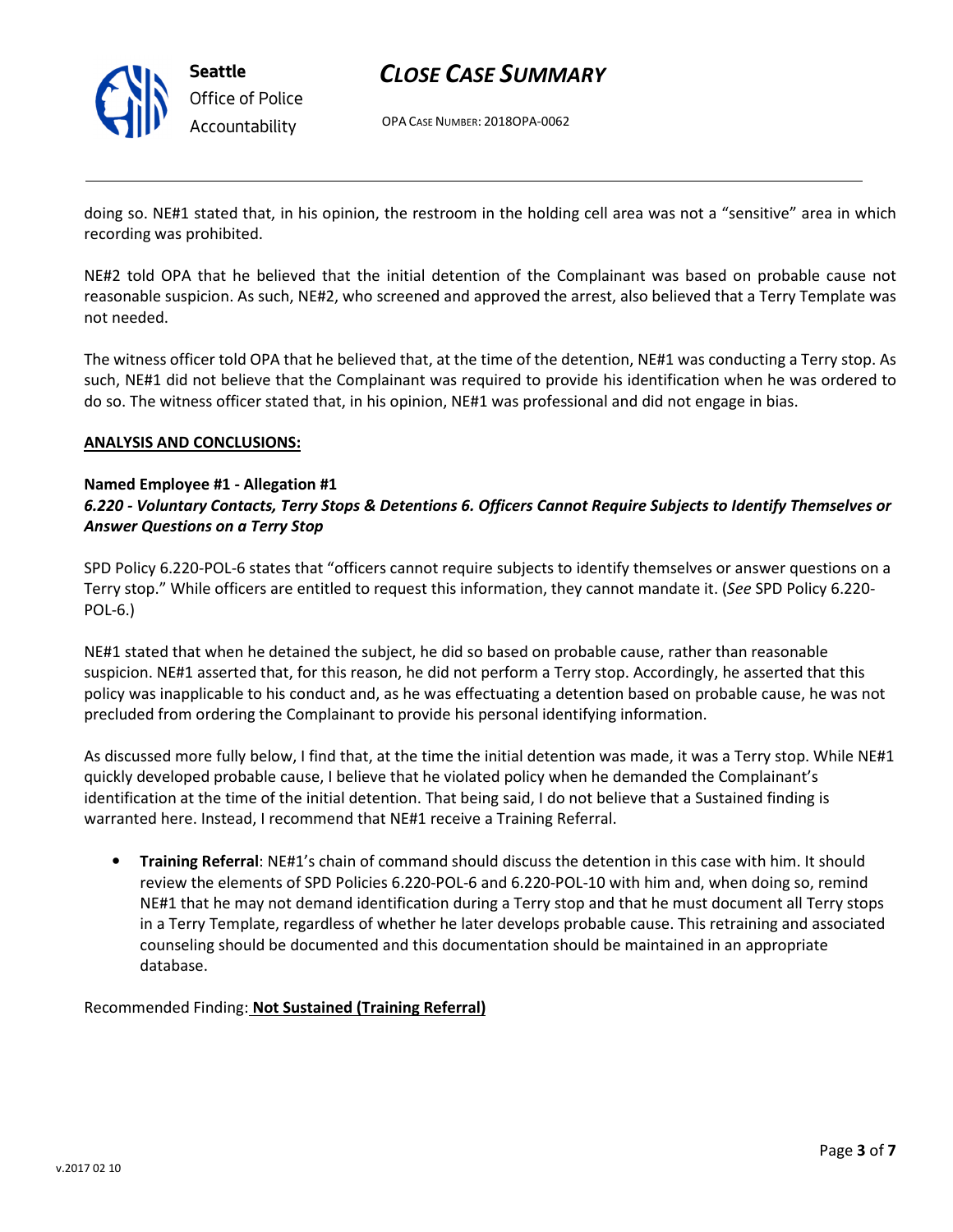## CLOSE CASE SUMMARY

OPA CASE NUMBER: 2018OPA-0062

#### Named Employee #1 - Allegation #2 6.220 - Voluntary Contacts, Terry Stops & Detentions 10. Officers Must Document All Terry Stops

SPD Policy 6.220-POL-10 requires that all Terry stops must be documented and sets forth what information shall be included. This documentation is completed on a Terry Template, which officers are instructed to attach to the General Offense Report or Street Check. (SPD Policy 6.220-POL-10.)

When the officers responded to the scene, they were aware of a report that an individual had allegedly threatened to kill the victim. The victim pointed out the Complainant, who was outside of the store. When the officers made contact with the Complainant, they informed him that he was being detained. The Complainant denied making the threats to kill the victim at that point and told the officers that he had solely been arguing with another person outside of the store. Notably, at that time, the Complainant was not placed into handcuffs or even informed that he was under arrest. Instead, NE#1 went inside of the store to speak to the victim to determine what had occurred. Only after receiving additional information concerning the incident from the victim did the officers formally arrest the Complainant.

The officer who was with NE#1 during the initial detention believed that it was a Terry stop. I agree. While certainly a close call, I do not think that probable cause was developed for the Complainant's arrest until the subsequent conversation that NE#1 had with the victim. Indeed, this is consistent with the plain language of NE#1's General Offense Report. He wrote: "I observed [the Complainant] was collecting his belongings and about to leave, so we approached him and detained him. I advised [the Complainant] that he was being detained and the reasons for contact." The report detailed the further conversation with the victim and then indicated that, after that point, NE#1 "re-contacted [the Complainant] and advised him that he was going to arrest[ed] for Harassment." Lastly, I do not find NE#1's explanation at his OPA interview convincing. Regardless of whether he refers to both a Terry stop and an arrest as a detention, a detention without the formal indicia of an arrest generally demonstrates a Terry stop. Ultimately, based on the totality of the circumstances and applying a preponderance of the evidence standard, the initial detention here was a Terry stop.

As the initial detention constituted a Terry stop, rather than an arrest based on probable cause, NE#1 was required to complete a Terry Template. This was regardless of whether he later placed the Complainant under arrest. That being said, as with Allegation #1, I recommend that NE#1 receive a Training Referral rather than a Sustained finding. I further to the Training Referral set forth above.

#### Recommended Finding: Not Sustained (Training Referral)

### Named Employee #1 - Allegation #3 5.140 - Bias-Free Policing 2. Officers Will Not Engage in Bias-Based Policing

SPD policy prohibits biased policing, which it defines as "the different treatment of any person by officers motivated by any characteristic of protected classes under state, federal, and local laws as well other discernible personal characteristics of an individual." (SPD Policy 5.140.) This includes different treatment based on the race of the subject. (See id.)



Seattle Office of Police Accountability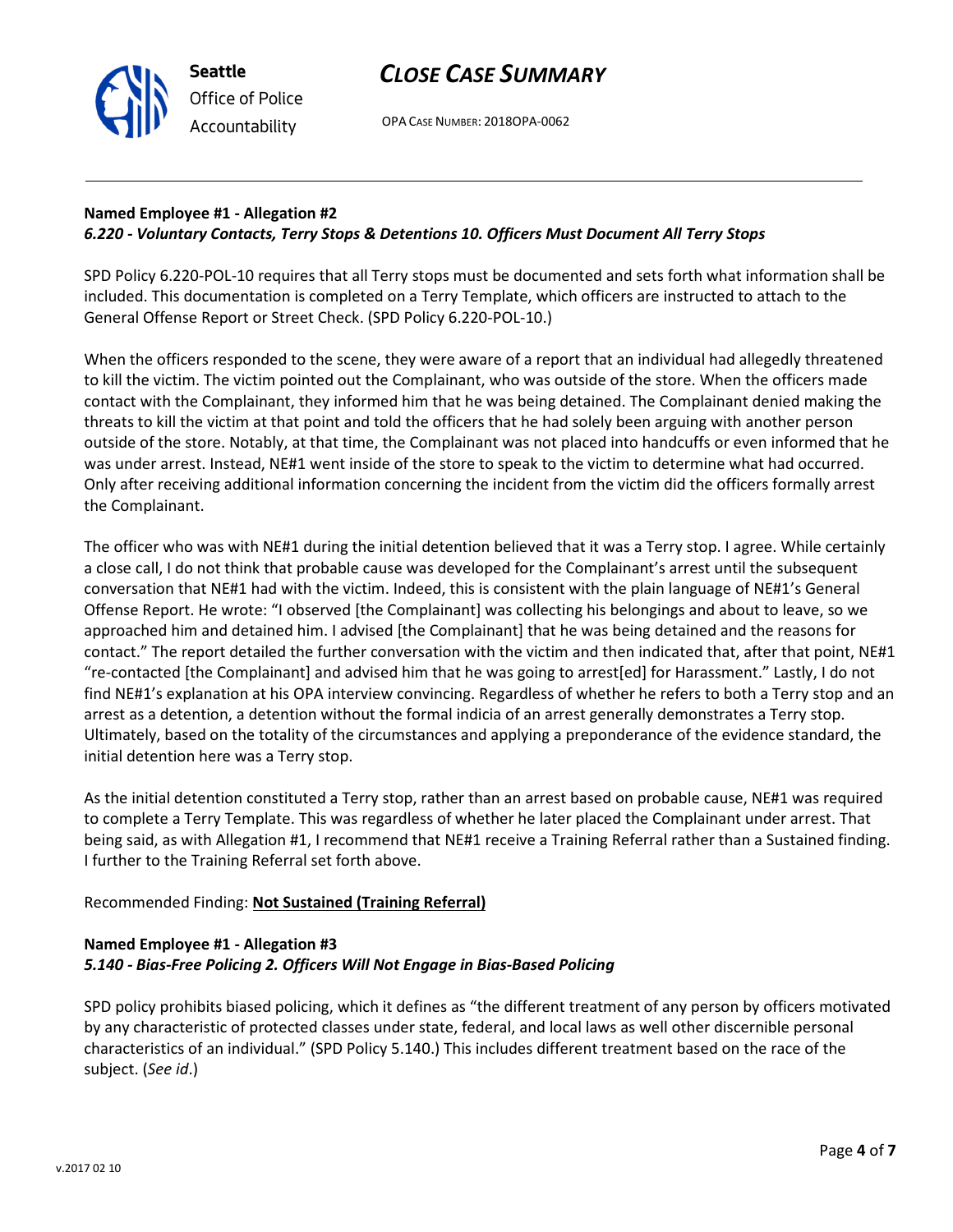

## CLOSE CASE SUMMARY

OPA CASE NUMBER: 2018OPA-0062

Based on my review of the record, which included the Department video of this incident, I find no evidence supporting the allegation that NE#1 engaged in biased policing towards the Complainant. The officers responded to a report that the Complainant threatened to kill the victim. This conduct, not the Complainant's membership in any protected class, was the basis for his arrest and detention. As such, I recommend that this allegation be Not Sustained – Unfounded.

Recommended Finding: Not Sustained (Unfounded)

#### Named Employee #1 - Allegation #4 16.090 - In-Car and Body-Worn Video 5.d. Recording in Sensitive Areas

SPD Policy 16.090 generally governs the usage and recording of Department video, which includes both BWV and ICV. SPD Policy 16.090-POL-5(b) sets forth when officers are expected to record. There are limitations on the general requirements that officers record Department video, which are set forth in SPD Policy 16.090-POL-(5)(d) through (5)(g). Relevant to this case, officers are instructed not to record in sensitive areas. This section of the policy reads as follows: "Employees will not record in restrooms, jails and the interiors of medical, mental health, counseling, or therapeutic facilities unless for a direct law enforcement purpose, such as a crime in progress." (SPD Policy 16.090- POL-5(d).)

NE#1 contended to OPA that the restrictions on recording in sensitive areas did not apply to precincts and Department facilities. Specifically, he asserted that it was permissible to record in the restroom of a precinct.

Based on my review of the plain language of the policy, I disagree with NE#1's interpretation. I find no support for his belief that the policy is somehow inapplicable to sensitive locations within precincts, of which there are many. That being said, I believe that it could be argued that there was a direct law enforcement purpose in so recording to make sure that NE#1 did not destroy evidence while in the restroom. Certainly, this argument would have been stronger had the Complainant been arrested for possession of narcotics or of another crime in which he was believed to have evidence that could have easily been disposed of. This was not the case here. Moreover, NE#1 did not clearly articulate the purpose for recording in the restroom at his OPA interview or in any of the paperwork he generated concerning this incident.

While I do not believe that NE#1's conduct here warrants a Sustained finding, based on his incorrect interpretation of the policy and lack of sufficient articulation, I recommend that he receive a Training Referral.

• Training Referral: NE#1 should be retrained as to the elements of SPD Policy 16.090-POL-5, and, specifically, SPD Policy 16.090-POL-5(d). He should be informed by his chain of command that a restroom is a sensitive location, whether or not it is within the precinct. He should be counseled that he is not to record in such an area unless he has a direct law enforcement purpose. If such a purpose exists, he must be sure to clearly articulate it. This retraining and counseling should be documented and this documentation should be maintained in an appropriate database.

#### Recommended Finding: Not Sustained (Training Referral)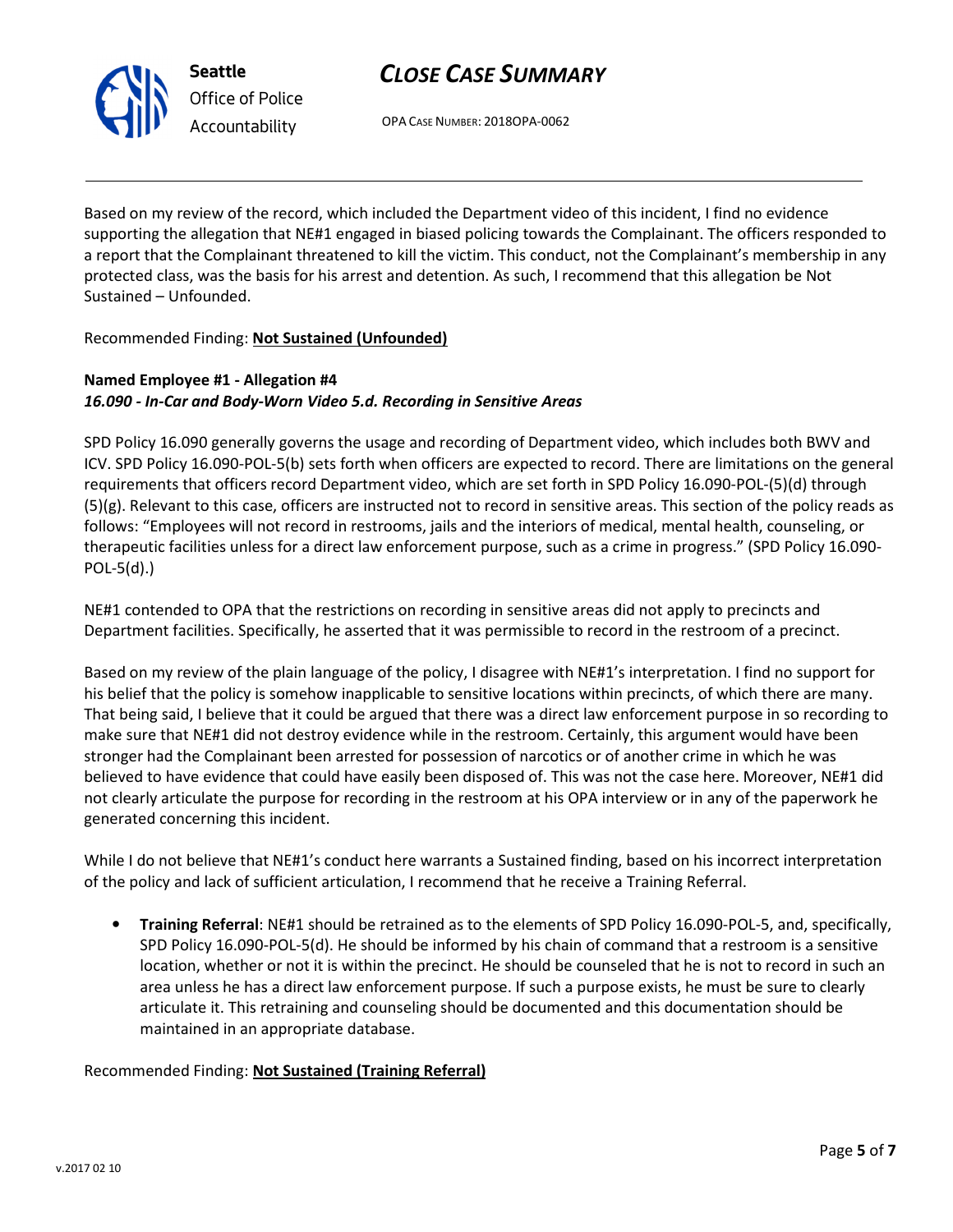

OPA CASE NUMBER: 2018OPA-0062

### Named Employee #1 - Allegation #5 5.001 - Standards and Duties 9. Employees Shall Strive to be Professional at all Times

SPD Policy 5.001-POL-9 requires that SPD employees "strive to be professional at all times." The policy further instructs that "employees may not engage in behavior that undermines public trust in the Department, the officer, or other officers." (SPD Policy 5.001-POL-9.)

Based on my review of the record, including the Department video that fully captured the interaction between NE#1 and the Complainant, I see no evidence suggesting that NE#1 was unprofessional in this instance. He remained calm with the Complainant, explained what actions he was taking, and conducted a thorough and fair investigation. While the Complainant asserted that he felt that he was being harassed, it appears that his complaint is more directed towards the victim and QFC than NE#1. I do not believe that NE#1 engaged in any harassing or unprofessional behavior, and, as such, I recommend that this allegation be Not Sustained – Unfounded.

### Recommended Finding: Not Sustained (Unfounded)

#### Named Employee #2 - Allegation #1 6.220 - Voluntary Contacts, Terry Stops & Detentions 11. Supervisors Shall Approve the Documentation of Terry Stops

SPD Policy 6.220-POL-11 requires that Department supervisors approve the documentation of Terry stops. The policy requires the supervisors to determine if the stops "were supported by reasonable suspicion and are consistent with SPD policy, federal and state law." (SPD Policy 6.220-POL-11.) If a supervisor has a concern with a stop or the documentation of a stop, the supervisor is instructed to address this matter as appropriate, including sending the matter to OPA. (Id.) These concerns and the actions taken by the supervisor should also be noted on the General Offense Report or Street Check from, whichever is appropriate. (Id.) Lastly, the policy states that: "If a supervisor finds the documentation to be insufficient, that supervisor first shall require that the officer supplement the documentation before the end of that shift." (Id.)

NE#2, who was an acting sergeant during this incident, screened the detention and arrest of the Complainant. He further reviewed and approved the General Offense Report generated by NE#1. As discussed above, I find that the initial detention of the Complainant was a Terry stop rather than an arrest based on probable cause. Even if NE#2 was not aware of the exact nature of that initial detention at the time that he screened the incident at the precinct, he should have determined that it was a Terry stop once he reviewed the General Offense Report. He thus should have also determined that a Terry Template was required and ensured that it was completed. In OPA's opinion, by not doing so here, NE#2 failed to conduct the critical review required of a supervisor.

That being said, and for the same reasons as set forth above with NE#1, I believe that a Training Referral, rather than a Sustained finding is the appropriate result.

• Training Referral: NE#2's chain of command should discuss this incident with him. NE#2 should be counseled to more comprehensively and critically review such incidents in the future. NE#2 should be instructed that, even where probable cause is later developed, an initial detention that takes the form of a Terry stop must be documented in a Terry Template and properly reported. This counseling and any